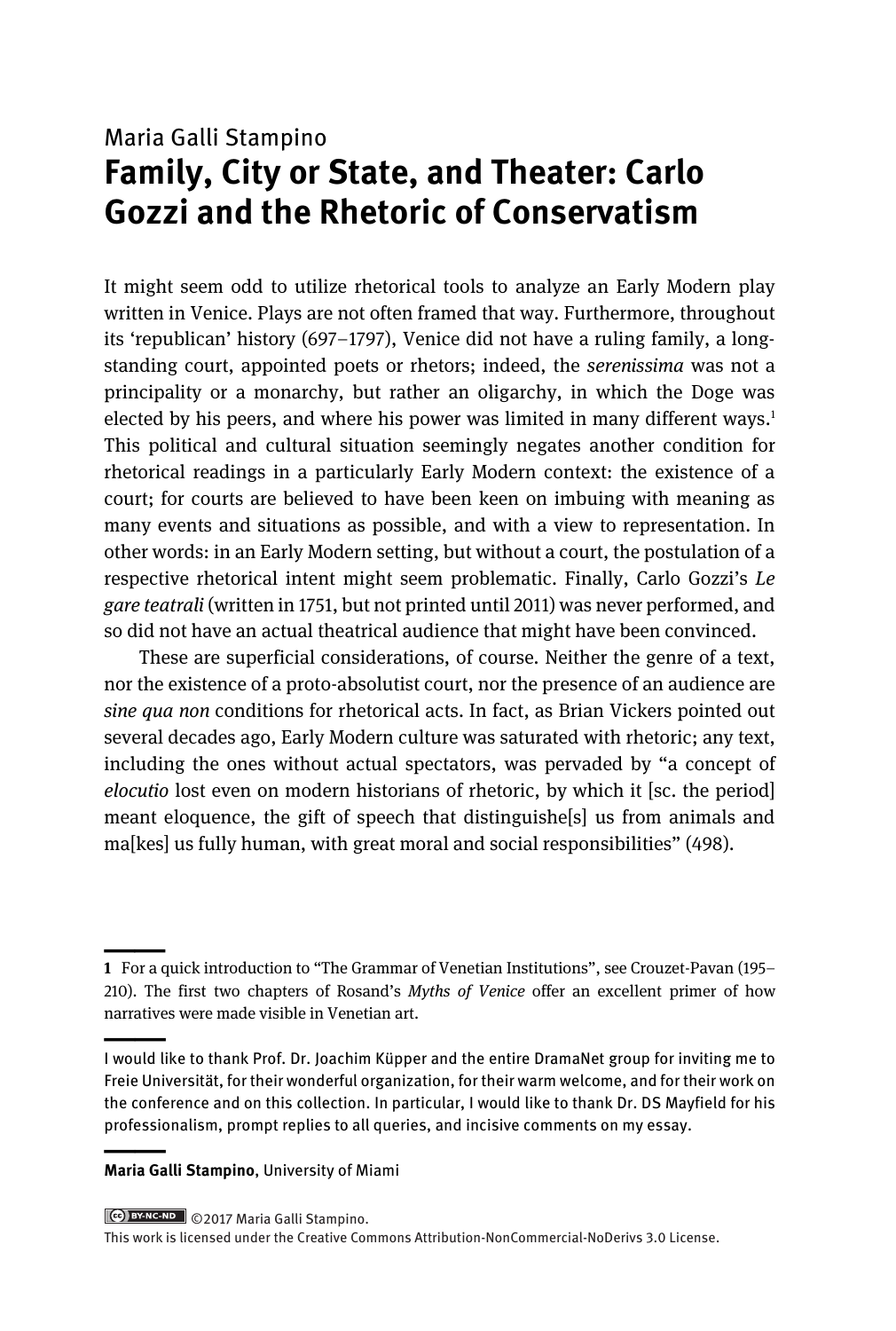Within this cultural and historical framework, the rhetorical underpinnings of a play written in Venice, a self-styled 'republic', cannot be discarded. One must thus begin by bringing the circumstances surrounding this specific text into sharper focus. The time of its penning was the theater season of winter 1750–1751; the place was Venice; and the author was Carlo Gozzi (1720–1806), the scion of a noble Venetian family, who held deeply conservative political and cultural views.<sup>2</sup> Theater seasons had specific opening and closing times (typically, the winter season went from St. Stephen's Day, December 26, to the end of *carnevale*, a moving date that falls between early February and early March); this constraint was keenly felt by professional theater troupes, starting with those of the *commedia dell'arte*; and, by the seventeenth century, also by the members of those Venetian families who had invested in theater buildings: the Grimani at the San Benedetto, the San Samuele, the San Giovanni Grisostomo (now called Malibran, the second opera house for the orchestra of La Fenice), and the Santi Giovanni e Paolo; the Vendramin at the San Luca (also named San Salvador, still utilized today, and the seat of the Teatro stabile del Veneto); the Tron at the San Cassian; the Giustinian at the San Moisé; and the Condulmer at the Sant'Angelo. Renting boxes—referred to as "selling keys" (as we shall see in Gozzi's play), because keys gave access to those privileged viewing spaces—was lucrative as long as new spoken and sung plays attracted audiences; from an economic perspective, and given the aforementioned temporal limitations, the best play was a popular, or, even better, a sold-out one.<sup>3</sup>

By 1751, Carlo Gozzi had at least indirect experience with the world of securing potentially successful scripts and staging plays. As Fabio Soldini relates in his introduction to *Le gare teatrali*, Gozzi's brother (Gasparo) and his sister-inlaw (Luisa Bergalli) had tried their hand at managing a theater during the 1747– 1748 season, and ultimately failed ("Introduzione" 14–15). As an active member of the Accademia dei Granelleschi, and part of the Venetian *intellighenzia*, Gozzi witnessed the tensions rising during the 1749–1750 season between two opposing camps: one supporting Carlo Goldoni, intent on carrying out what he dubbed a *riforma* (reformation) of theater habits and practices centered upon the playwright's creation of texts, which performers had to memorize; and the other

<sup>||</sup>  **2** A glance at the entries devoted to him in the *Enciclopedia italiana* and the *Dizionario biografico degli Italiani* would confirm my broad-stroke assessment. In the latter, Alberto Beniscelli states that he transmitted to his *accademia* a "hostility toward ideological and cultural novelties", "ostilità nei confronti delle novità ideologico-culturali" (241; trans. mgs).

**<sup>3</sup>** In Jordan's words: for *commedia dell'arte* troupes "the unavoidable fact of needing to earn a living led to a new, revolutionary imperative: the need to satisfy popular demand" (4). This also applies to Venetian theater-owning families.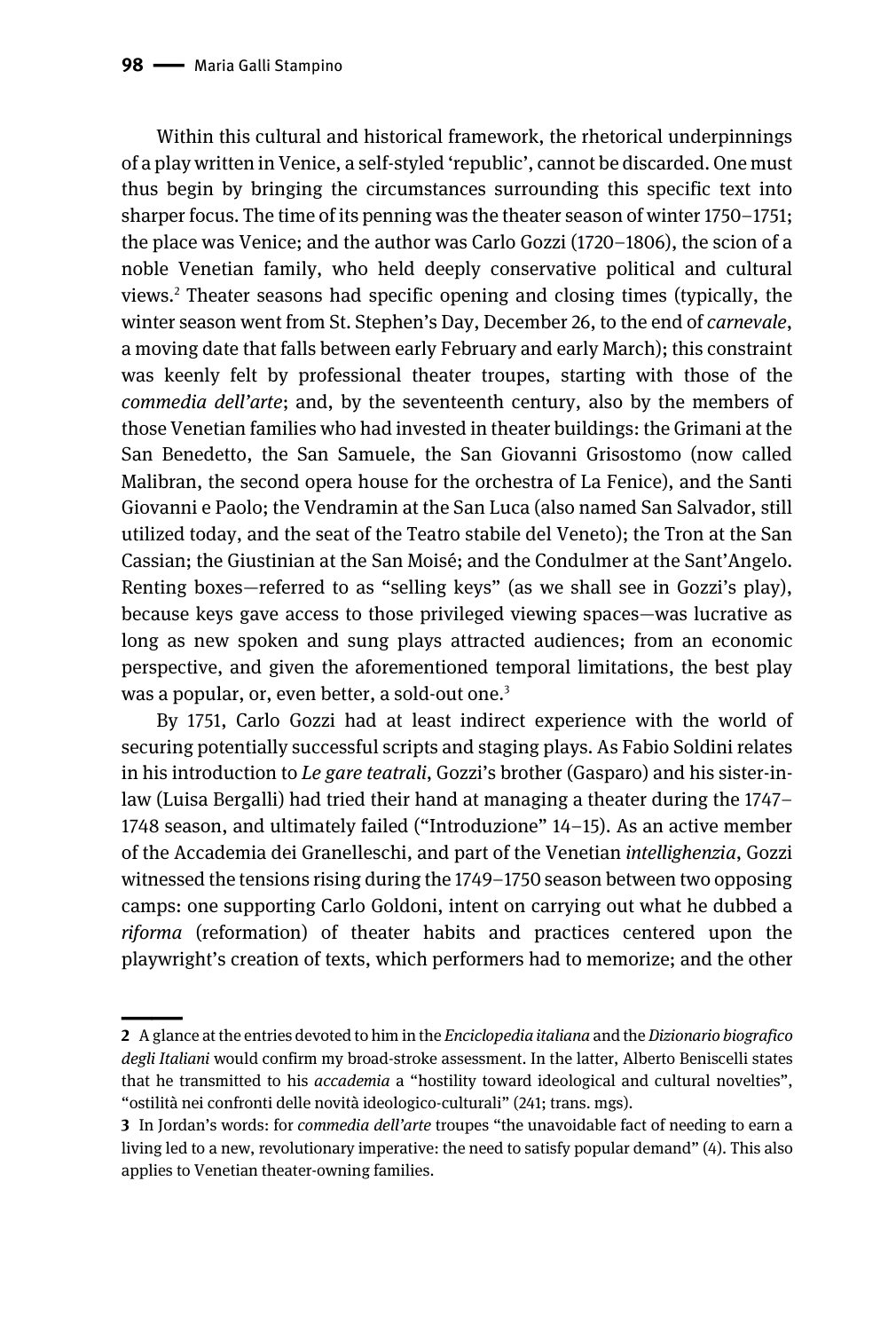rallying behind Abbott Pietro Chiari, who emphasized the actors' freedom to improvise, albeit in an instrumental (rather than ideological) fashion. At the end of that season, audiences took in a reprise of Goldoni's *Vedova scaltra* (*The Shrewd Widow*, first performed at the Sant'Angelo on December 26, 1748); the première of the polemical *Scuola delle vedove* (*A School for Widows*) by Chiari; Goldoni's incendiary *Prologo apologetico* (*A Prologue to Serve as His Defense*), printed and widely distributed around the city; and the farewell to the audience on 10 February 1750 by Teodora Medebach, the *prima donna* of the troupe performing Goldoni's plays. In this traditionally scripted speech, she announced that the troupe would perform a new comedy during each week of the following season. This was an unprecedented challenge, a clear provocation to Chiari and his supporters—and a resounding success. In his *Mémoires*, Goldoni states that, within eight days, the entire theater had been sold out—for the whole season (II.43).

 Exceeding even the unparalleled promise Goldoni had made in February, the Medebach troupe actually performed sixteen new plays by Goldoni between October 5, 1750 and February 23, 1751 (twice as many as had been pledged), after two season-opening performances of *Il teatro comico* (*The Comic Theater*), the manifesto (to use an anachronistic term) of Goldoni's reformed theater. In this meta-theatrical comedy, Goldoni enacted the transfer of authorship and authority from actors to playwright, which, of necessity, was also a transfer of economic power. *Il teatro comico* expresses a new idea of what a theatrical text is—and who controls it: not the performers, but the playwright, who has sole authority over character selection, plot development, and the lines to be spoken on stage.<sup>4</sup> The audience's role is also fundamentally altered: no longer able to

<sup>————</sup> **4** This is in sharp contrast to the *commedia dell'arte* tradition, in which actors selected bits and pieces of action and speeches on the basis of the rough outline of a topic and the audience's reaction. As Gozzi himself explained in 1772, the "system of our Italian improvised comedy" ("il Sistema della nostra Commedia improvvisa italiana"; *Opere* 41; trans. mgs) rests on the following aspects: "At the moment when they are about to begin a comedy, actors change their roles according to circumstances, their seriousness, and their respective abilities, exchanging names and personalities, bringing that happy plot to its ending. Within this type of performance, some serious [to wit, non-comic] actors, especially women, have a series of different scripted materials memorized"; "Si cambiano sul momento del cominciare la Commedia, le parti agli Attori, secondo le circostanze, il peso, l'abilità proporzionata, con differenza di nome, di carattere, e tuttavia si conduce la Commedia allegra al suo termine. . . Alcuni attori seri di questo genere di spettacolo, e spezialmente le Attrici, hanno un'arsenale [*sic*] di materiali differenti premeditati alla memoria" (*Opere* 40; trans. mgs). Consequently, at the basis of a theater's success and popularity are the performances of great actors: "A playwright, no matter how productive in his writing, will never be as useful to a theater for a long time as a skilled actor good at improvising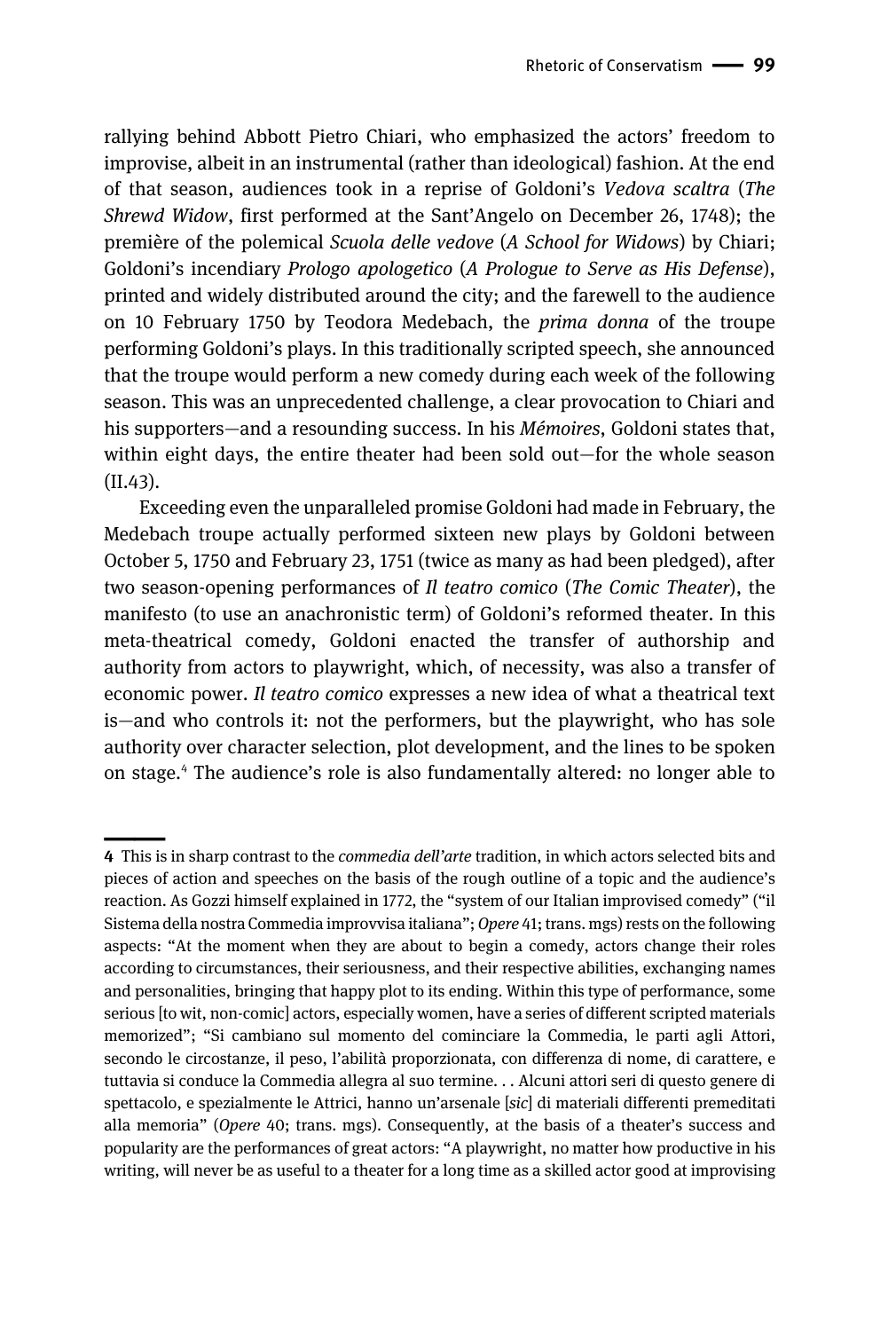influence the play, they now have to pay closer attention to linguistic nuances and character development.<sup>5</sup>

Within this situation—opposing a "progressive", forward-looking, and highly successful author (Goldoni) to another who overtly criticized him (Gozzi) the latter is typically represented as aligned with conservative positions: when he did offer texts to be performed (the first was not tendered until January 1761), he penned only the scaffolding (in Italian: *canovaccio*, literally 'canvas, skeleton') of plays, which performers would then bring to life on the stage with great leeway in their choice of words and action.<sup>6</sup> Gozzi's own background is also brought to bear on this context: he belonged to an established (if impoverished) Venetian noble family, while Goldoni (though born in Venice) came from a professional family background, and spent many formative years outside the city (in Perugia, Rimini, Chioggia, and Pavia).<sup>7</sup> We know, however, that *Le gare teatrali* (1751)—Gozzi's first foray into playwriting—is formally different from most of his works for the stage; for it is scripted to a large extent, with only a few scenes left to the performers' creativity. As we shall see, it also includes less than

<sup>———&</sup>lt;br>|and appreciated by the people"; "Uno Scrittore Teatrale, per quanto fertile sia nelle sue produzioni, non sarà giammai per lungo tempo utile ad un Teatro, come lo sarà un Comico valente improvvisatore entrato nella grazia del popolo" (*Opere* 25; trans. mgs). For a short and comprehensive definition of the phrase *commedia dell'arte*, see Kerr (13–14); as Katritzky has pointed out (18–20), the terminology is itself ideologically fraught.

**<sup>5</sup>** Tatiana Korneeva has recently studied the changes in theatrical audiences in Venice in the 1760s; in Goldoni's *Il genio buone e il genio cattivo* (1767), the Venetians attending theater performances are described "as ever changing, inconsistent, and never satisfied", "come volubile, incoerente e mai soddisfatto" (100; trans. mgs), and despised by both Gozzi and Goldoni.

**<sup>6</sup>** Perhaps unsurprisingly, these comic sketches attracted the attention of later authors, who were inspired by interesting plots and able to express their own stylistic abilities and cultural interests. For example, *Turandot* (written and performed in 1762) was adapted in German by Friedrich Schiller (1806), accompanied by Carl Maria von Weber's stage music (1809), made into an opera by Ferruccio Busoni (1917), and again by Giacomo Puccini in 1926 (cf. "Carlo, Conte Gozzi"; Corneilson et al.). This would open up considerable opportunities for comparative studies, which (to my knowledge) have not yet been carried out.

**<sup>7</sup>** See this assertion by Gozzi: "I will forever believe that humankind is always composed of despotic government rulers, the rich, the moderately rich, the poor, and the wretched […] Mocking the government and the wealthy and turning the populace against them in a theater is a temerity to be punished much more than to be allowed"; "crederò perpetuamente di veder il genere umano esser sempre composto di presidenti al Governo dispotici, di ricchi, di semiricchi, di poveri, e di miserabili […] che il porre in ludibrio i Governi, e gli agiati, e l'accendere il popolo minuto contro quelli in un pubblico Teatro sia imprudenza da punirsi più, che da permettersi" (*Opere* 17; trans. mgs).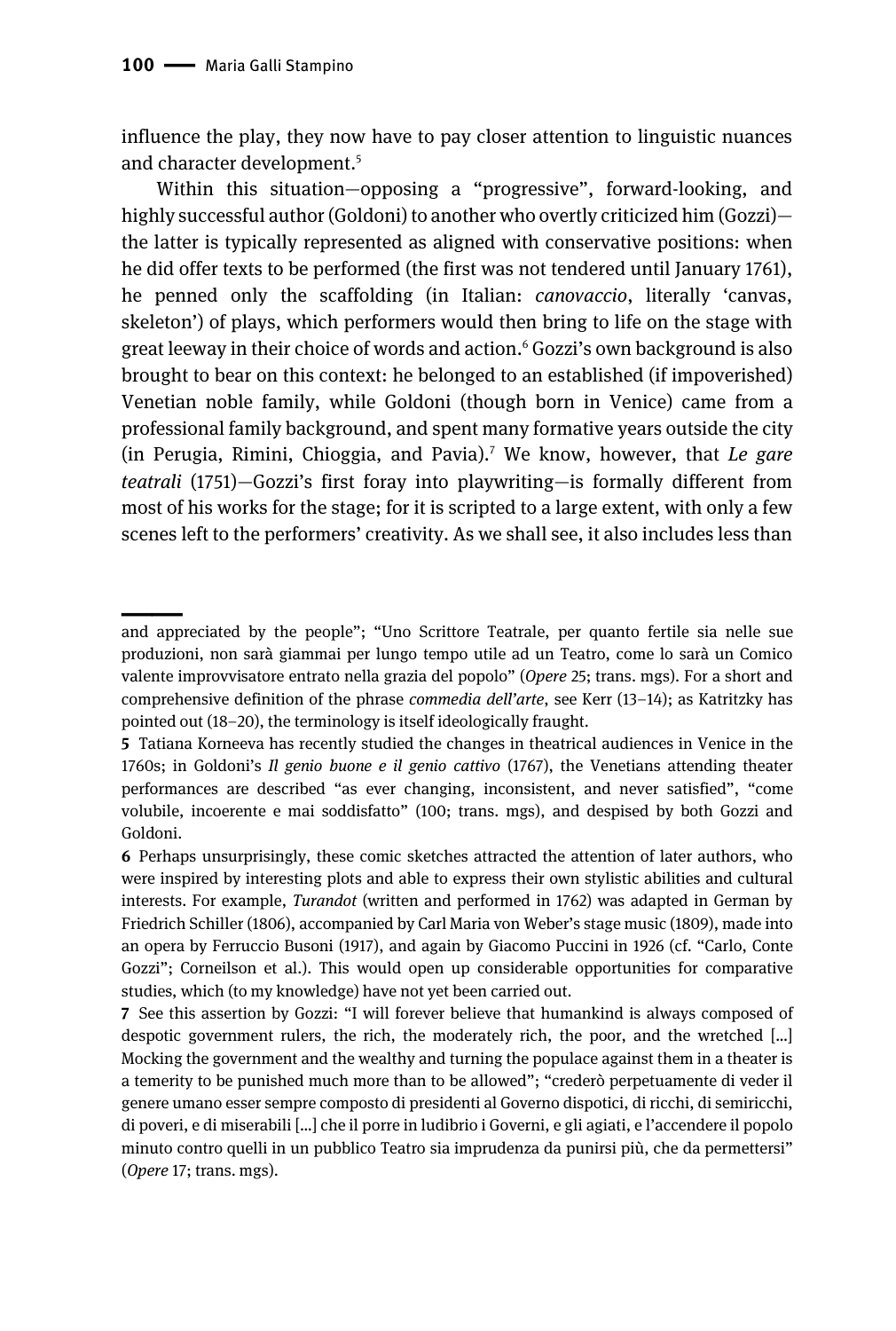flattering characters drawn from the nobility. While it is not exactly clear why it was never performed—its text is certainly not conducive to being staged, seeing that it is wordy and convoluted—*Le gare teatrali* demonstrates the importance of rhetoric as an ideological mode within the cultural life of mid-eighteen-century Venice, a late Early Modern city, where artistic style and political ideology coexisted and reinforced each other.<sup>8</sup>

Gozzi's first play is built on dual oppositions, which demonstrate a clearly pro- or anti-theatrical ideology, reinforced by a respective rhetoric. *Correctio* and *refutatio* occur constantly in the play, finding their place in the lines uttered by characters in the same scene or following one upon the other. Even more interestingly, given Gozzi's reputation and his earliest forays into writing (Beniscelli 240), we could imagine that the anti-theatrical positions would emerge as successful; but that would not be accurate. *Le gare teatrali* is an excellent piece of epideictic rhetoric, which juxtaposes praise and blame, the two poles along which Aristotle describes the genre in his *'Art' of Rhetoric*. Recalling Vickers' abovequoted words, I will show that the role of *epideixis* is central to this play, because it underscores the dangers inherent in Goldoni's type of theater, not least in that it emphasizes the importance of playacting to a harmonious community. In other words: the vituperative and the praiseworthy are found side by side, thus demonstrating the hidden and pervasive power of the epideictic genre, which is decidedly instrumentalized, here. Through his playwriting, Gozzi aims at *docere*, while the play itself aims at *delectare*, with a view to moving (*movere*) its presumptive viewers to appreciate and thus conserve the order of the city.

 Let us now turn our attention to the text. From the very beginning, the topicality of the play is evident, as it takes place during *carnevale* in the fictional city of Ovaia, in Mississippi, in 1751.<sup>9</sup> While the location is remote (even exotic),

<sup>||</sup>  **8** Soldini offers two hypotheses (36–38), both reasonable and ultimately unprovable in the absence of additional evidence: Gozzi could not find a troupe to stage it; or he decided to rewrite the play in verse, and later abandoned the task. Given the references to contemporary stage culture, timeliness was crucial in order for Gozzi to take part in the polemic coursing through Venice. Issues of copyright or libel were not a consideration, since the former did not yet apply to performance (and it had a limited impact on published texts, as well), and the latter did not deter other writers from attacking enemies in writing or on the stage, albeit in a thinly veiled manner—as Gozzi does in this play.

**<sup>9</sup>** The name of the fictional city is intriguing, as it translates to "ovary". To my knowledge, no one has studied the gender implications of this name; this is not surprising, given what little critical attention has been devoted to this play; it is not possible to perform that task within the scope of this essay.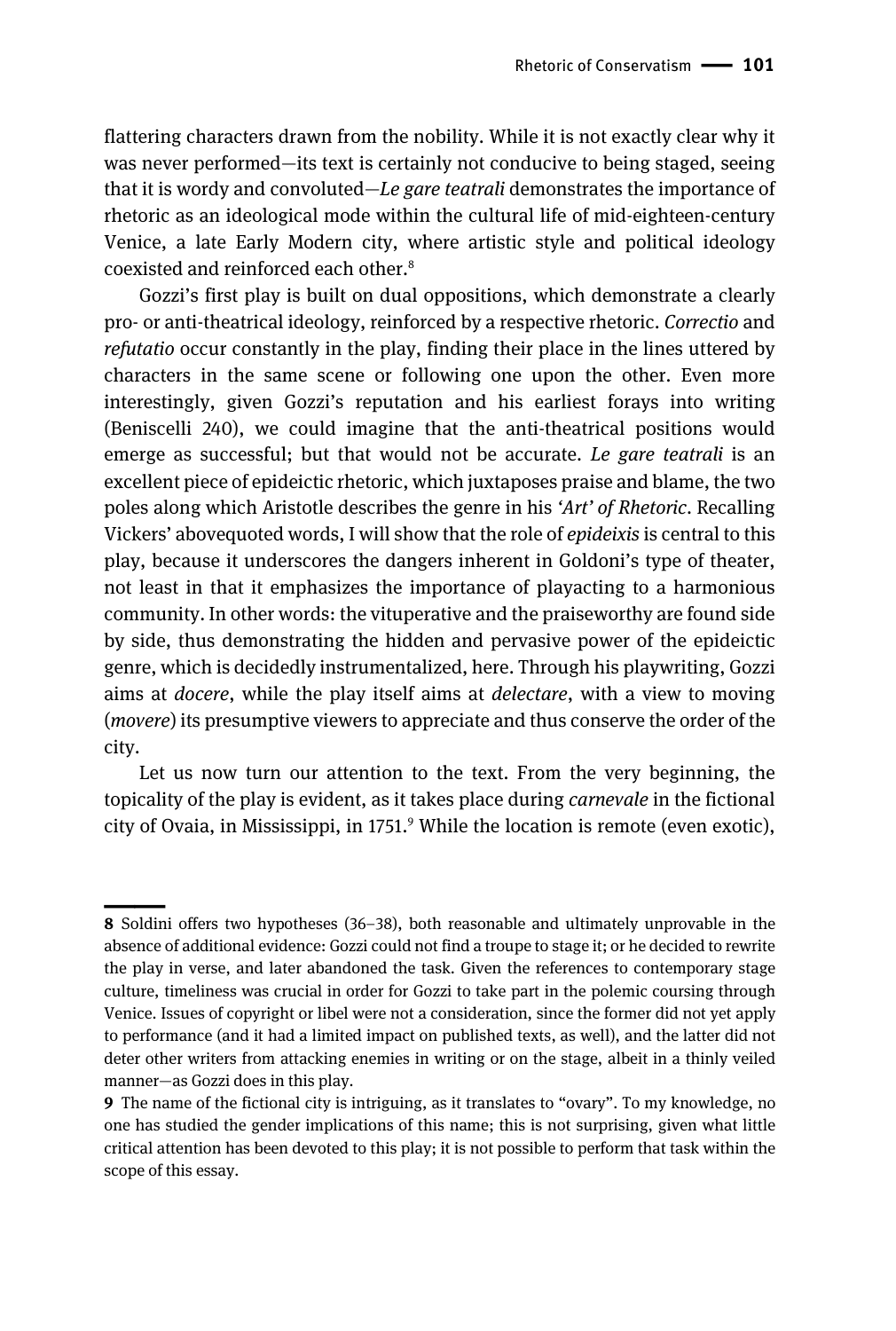the time frame is not: indeed, it would have coincided with the first performance of the play, had it been staged soon after being written; and it evokes a specific set of events and occasions that any Venetian acquainted with the recent occurrences in the world of playwriting and acting would have been familiar with. Briefly put, the play is concerned with two playwrights, Pasticcio (that is, 'Mess', a veiled reference to Goldoni) and Girandola ('Windmill' or 'Weathervane', alluding to Chiari)—each of whom is presented as writing for a different theater and troupe, and each of whom is backed by his own group of supporters, exemplified by a couple, whose allegiances are split between the two authors.<sup>10</sup> Each writer and his camp try out various types of mischief (lies, accusations, anonymous pamphlets, and more) to come out on top as the more successful faction; unsurprisingly, neither will win the victory in the end, but their shenanigans comes very close to having dire consequences for playwriting and performance in Ovaia, and for the community as a whole. Gozzi's conservative overall message might be phrased in the following way: words have a far-reaching power, and need to be used with a great sense of responsibility rather than simply out of a desire for monetary gain or personal fame; playwrights naturally aim at influencing many people, because their audiences tend to be considerable, and because their plays elicit strong emotions wherefore dramatists must be even more conscientious than other authors.<sup>11</sup>

*Le gare teatrali* makes this visible by showing—by staging—the profound effects of playwriting and acting on many levels within a community. In Ovaia (as will be evident from the above, very short *précis*), it is entire families who are affected. In the second scene of the play, Windmill states in passing that he has his supporters—the same as Mess has his own: "If he [sc. Mess] has protectors, I will have some too! If he owns count Drum, I own his wife, countess Trumpet,

<sup>||</sup>  **10** Gozzi mixes things up by portraying Mess as working at Teatro Vecchio (the Old Theater), and Windmill at Teatro Nuovo (the New Theater), perhaps as a commentary on the fact that there is in fact not much difference between the two playwrights, their styles, and their goals, as his play demonstrates.

**<sup>11</sup>** It could be argued that my statement flies in the face of Gozzi's later assertion that "I only tried to have fun, entertain my fellow townspeople, and make some money for a troupe who does not have any faults in the eyes of the audiences that they serve", "Io non ho cercato, che di divertirmi, di spassare i miei concittadini, e di proccurare dell'utile a una Truppa, che non ha demeriti con quel Pubblico, a cui ella serve" (*Opere* 11; trans. mgs). This passage follows the *tópos* of modesty, whereby writers averred to have had much more limited ambitions than their works manifest; this is particularly common in autobiographical contexts such as the one above, penned later on in Gozzi's life.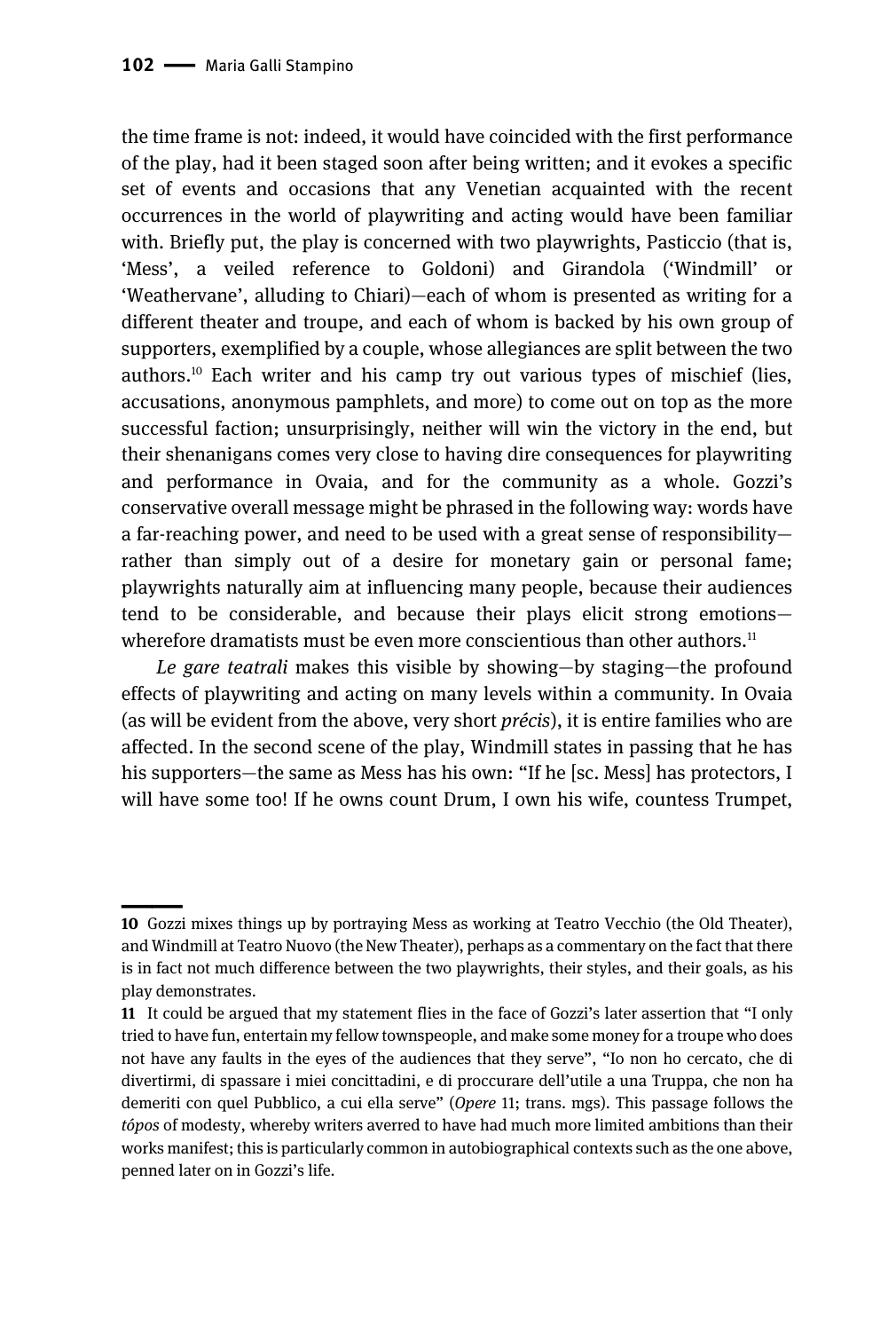and then the young countess, who's a real devil!" ("Gare" 128, I.2; trans. mgs). $<sup>12</sup>$ </sup> Windmill expresses his satisfaction for what may otherwise be considered a deeply troubling set of circumstances: dissension is tearing an aristocratic couple asunder. In addition, Gozzi's language here is full of sexual double entendre: if we read Windmill's words with care, we see that Drum and Mess are conceivably involved in a homosexual relationship, adding insult to literary injury (by the public value judgments of the period in question); at the same time, Windmill increases his own sexual prowess by expanding his influence to comprise two noblewomen, including the young and unmarried countess, whose virginity is an expensive and coveted prize typically reserved for a husband (again, by the value judgments of the respective period). Windmill's self-interest blinds him to the consequences that the enmity, which he is embroiled in, tends to have within families and traditional settings.

 As partisanship becomes ever more radical, Gozzi makes clear that the tension between Drum and Trumpet is not merely a figment of the imagination of the self-aggrandizing Windmill, and that the consequences will be considerable. After disparaging texts have been penned, printed, and distributed throughout the city in support of the Old Theater and its resident playwright (as had actually happened with Goldoni's *Prologo apologetico*), its supporters look to assign guilt to someone, and the following exchange occurs:

|       | Young Countess Spark: If it was your wife who was behind this ploy, I wouldn't hold |
|-------|-------------------------------------------------------------------------------------|
|       | you to be the man I believe you to be unless you stop sharing a                     |
|       | bed with her.                                                                       |
| Drum: | If indeed it was her, I will divorce her and perhaps I would even                   |
|       | try to annul the marriage. ("Gare" 194, II.19; trans. mgs) <sup>13</sup>            |

This short conversation implies three levels of estrangement: sexual (being mentioned by an unmarried woman), legal according to civil statutes, and legal according to canon law. In a mere two lines, Gozzi powerfully points out that family dissension is spreading to all levels of order within a community—even going as far as sapping the codification of behavior according to church and state. Divorce is here not a private matter, but something openly discussed; and indeed by a woman with a man, who happens not to be her husband. Harmony is

<sup>||</sup>  **12** "S'egli ha de' protettori, ne avrò anch'io […] s'egli ha il conte Tamburo io ho la contessa Trombetta sua consorte ch'è tutta mia, e poi la mia contessina ch'è un diavolo".

**<sup>13</sup>** "Favilla: E se è stata vostra consorte, non vi stimo l'uomo che siete se almeno non vi sceparate di letto. / Tamburo: Se è stata lei vo' fare un divorzio e forse vo' tentare scioglimento di matrimonio".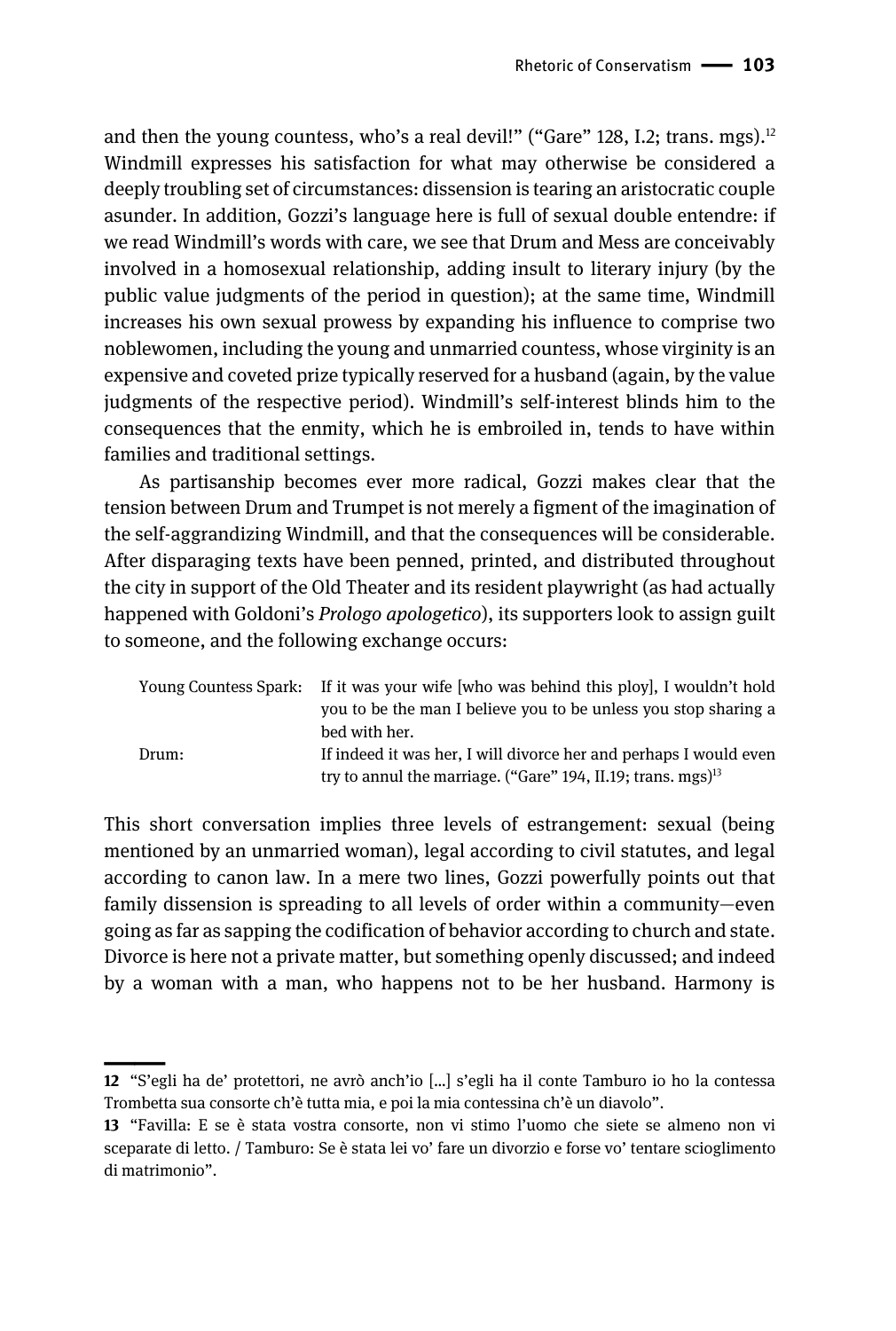impossible within the walls of Drum and Trumpet's home, as a subsequent scene indicates:

- Drum: Before we divorce, I'll win this battle, you know? Oh yes, I'll assuredly win it—I know what's going on over here.
- Trumpet: And I know what's going on on my side, so we'll see…and then indeed we'll divorce. We are no longer children, my dear count. ("Gare" 218, III.9; trans.  $mgs)$ <sup>14</sup>

Here we witness two characters belonging to the nobility—hence (traditionally) endowed with specific responsibilities as regards upholding the principles of, and best behavior within, the community—who are now squabbling like children, and using unrefined language ("bollire in pentola", literally "to boil in a pot", was, and still is, a popular phrase, socially beneath the two characters on stage by contemporary standards). Through Trumpet's ironic proclamation at the end of her line, Gozzi seems to emphasize the chasm between what they say and how they behave. This is particularly relevant to my point, since, for Gozzi, playwriting and acting have a fundamental, necessary role within a community: that of representing exemplary behavior to the audience's view. This ideological point is reinforced (and rendered in more comical, but also gloomier terms) by the visual spectacle: the two characters are wearing nightgowns as they are about to retire separately for the night, making the fundamental breakdown of propriety, and of their marriage, manifest on stage. The visual, performancebased element and the ideological, word-based one, reinforce each other, and underscore the censorious aspect of this play.

 For Gozzi, the same as for most conservatives, family is the fundamental building block of society; accordingly, any problems in this area will soon spread to the society at large. If husbands and wives do not respect each other, if noblemen and women do not care to be seen in their pajamas, if unmarried women openly discuss divorce, then it is unsurprising that other social boundaries are equally crossed, and proprieties voided. The play stages transgressions of the rhetorical *aptum*, in ways that are apt to its intratextual goal of *movere*. An excellent example is found in the second act, when Trumpet quarrels with a man wearing a mask (as was, of course, customary during *carnevale*), who is selling keys to theater boxes:

<sup>||</sup>  **14** "Tamburo: Prima di fare il divorzio vincerò il mio puntiglio, sapete? Oh lo vincerò lo vincerò, io so ciò che bolle nella mia pentola. / Trombetta: Ed io so ciò che bolle nella mia, vederemo, e poi divorzio pure, non siamo più ragazzi, no signor conte".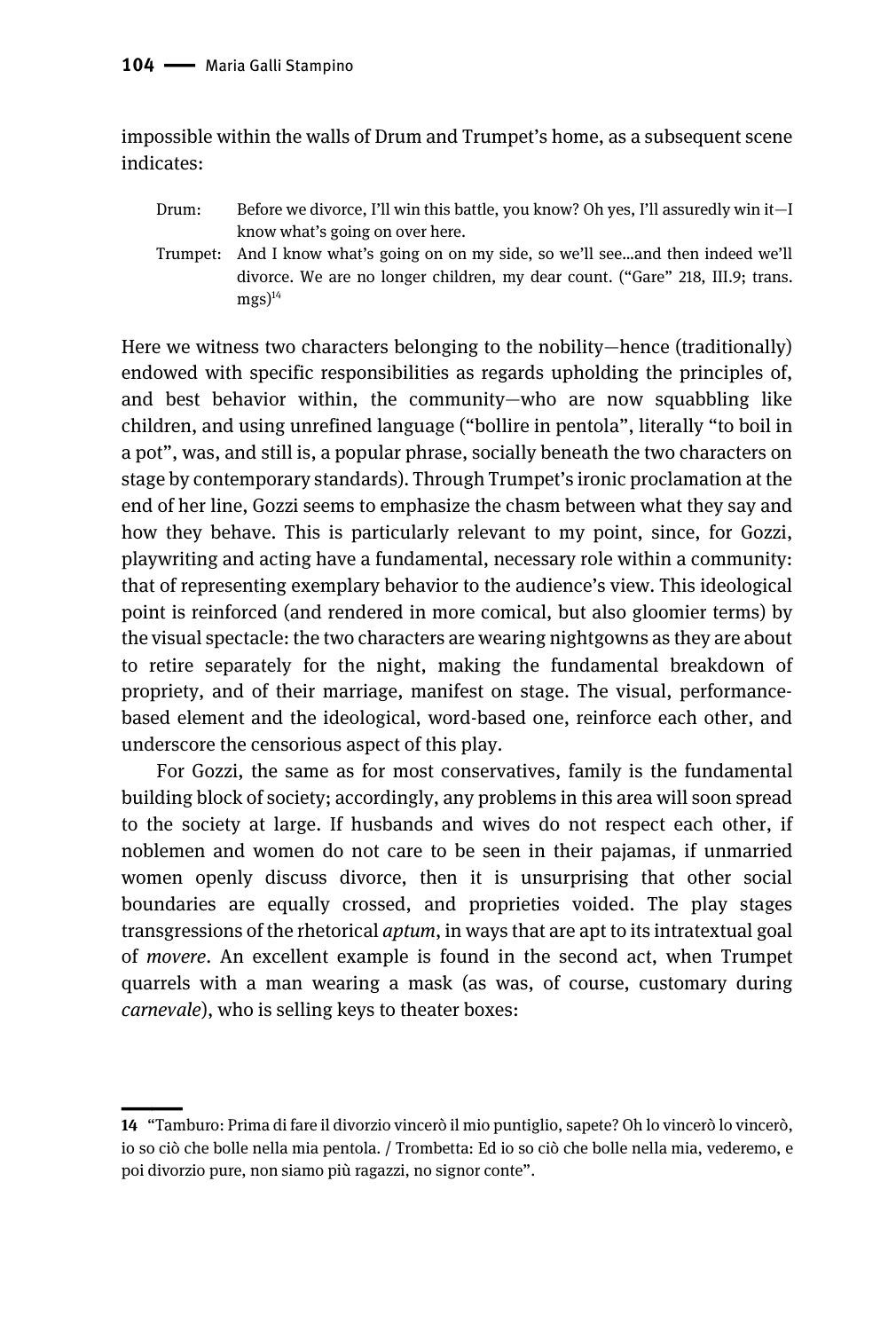|                        | The man with the keys: I understand where you belong socially from the way you talk. |
|------------------------|--------------------------------------------------------------------------------------|
| Trumpet:               | What do you mean, reckless man?                                                      |
| The man with the keys: | That you talk like a commoner, like riff-raff.                                       |
| Trumpet:               | If only I had a knife [to Narrow Mind, a marquis who follows                         |
|                        | Trumpet What are you doing, Mr. Stupid? Do you let me be                             |
|                        | offended like that? ("Gare" 204–205, II.24; trans. mgs) <sup>15</sup>                |

The destabilization of traditional gender roles (already evident in the two examples above) continues, is exacerbated in this snippet of dialog. When visual indications of socio-economic strata are erased (by face masks worn during *carnevale*, or by costumes and make-up on stage), other signals become more important; here, it is particularly the choice of words and inflection, which are crucial. Earlier in the scene, Trumpet addresses the key seller with the respectful "voi"; at this point, she has switched to the familiar "tu". Even assuming that her choice is justified by the occupation of her interlocutor (and that, earlier in the scene, she was merely trying to be accommodating), the insult she directs at her peer, Narrow Mind, is gratuitous, and even dangerous. Moreover, the distance between language and behavioral impropriety is short: we can quibble over Trumpet's choice of words, but her wish to act violently ("If only I had a knife…") marks the breaking down not only of well-mannered behavior by a noble woman, but more generally of the boundaries of legality within the community.

 In fact, this seed of violence is present from the very beginning of the play, threatening its rhetorical nature of comedy to turn into tragedy. The first scene of Act I is only partially scripted; it shows Truffaldino, Drum's servant (a key character of *commedia dell'arte*, the perennially hungry servant, whose name derives from *truffare*, 'to swindle') and Brighella (another such character, whose name derives from *brigare*, 'to scheme'), as they are exchanging judgments concerning the plays about to be performed at the two theaters; they proceed to insulting each other, until finally "Brighella slaps him [Truffaldino], and the latter hits him with a club; people wearing masks want to separate them, a melee ensues, and people fall all over"—as the scene comes to an end ("Gare" 125, I.1; trans. mgs).<sup>16</sup> Tensions among playwrights and performers, Gozzi might be seen to imply, are dangerous, because they spill over from the stage into the

<sup>||</sup>  **15** "Quel dalle chiavi: Vi sento nel parlare. / Trombetta: Che vuoi dire, temerario? / Quel dalle chiavi: Che parlate da pedina e da plebaglia. / Trombetta: Oh se avessi un coltello… Che fate voi, signor stolido, mi lasciate vilipendere? *(a Barbino)*".

**<sup>16</sup>** "Brighella gli dà uno schiaffo. Truffaldino lo bastona; le maschere vogliono scepararli, barruffa, maschere in terra". Gozzi's choice to open his largely scripted play with an *improvviso* scene is noteworthy, as it might be read as an indication of his stylistic predilection, borne out in his later production.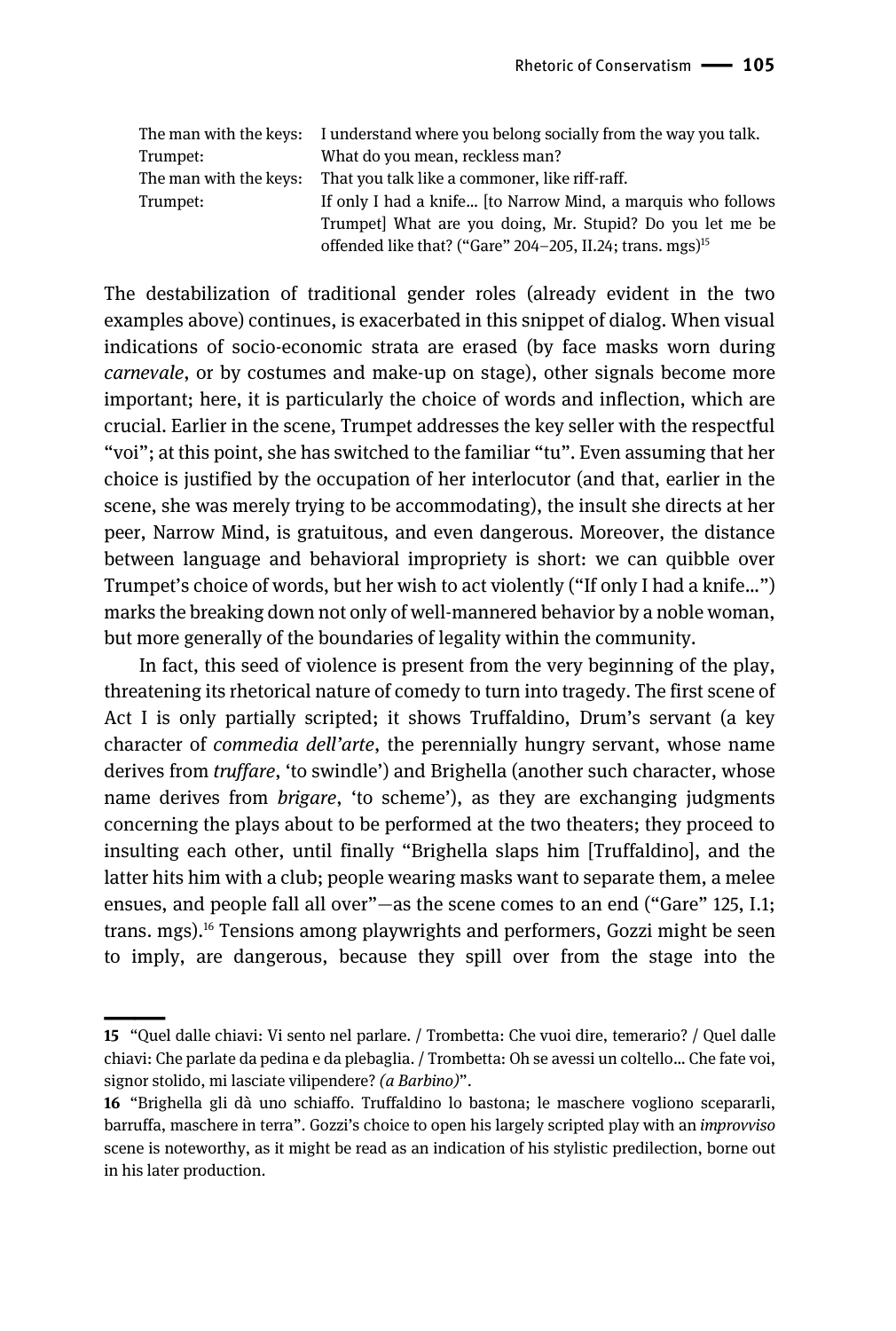community. In *Le gare teatrali*, physical violence is initially enacted among two servants, is then invoked by the noblewoman Trumpet later, and finally explodes in Act III, when it threatens to destabilize the entire city and community of Ovaia—hence requiring decisive countermeasures. This emerges when the two aforementioned servants—having become even more radical as they observe their masters' opinions regarding Windmill and Mess—decide to settle the matter once and for all:

| Brighella: | Ah, murderer! I challenge you and all your followers, supporters of Mess, I                |
|------------|--------------------------------------------------------------------------------------------|
|            | challenge you to a Venetian-style war. Tomorrow at sunrise I challenge you to              |
|            | the Bridge of Crazy People.                                                                |
|            | Truffaldino: Be my guest, come with all your herds, supporter of Windmill; you're all such |

I; you re all su idiots! ("Gare" 213, III.4; trans. mgs) $17$ 

If ever we needed confirmation that Gozzi writes "Ovaia" and thinks "Venice", Brighella's verbal slippage gives us an explicit one: he is referring to the long tradition of the "fist wars" fought on the Ponte dei Pugni (still extant today), near Campo San Barnaba in the Dorsoduro neighborhood (*sestriere*), the site of Bakhtinian carnivalesque violence.<sup>18</sup> In *Le gare teatrali*, however, the inevitable fistfight has the potential of involving the society at large, since family tensions had by then leaked outside their more limited domain.

 Just as dangerously, violence has the potential of turning into a spectacle, the object of scopophile attention on the part of other social strata, who have been primed by the tensions and inimical actions between the two theatrical camps. This is, in fact, what Gozzi's stage directions indicate:

Trumpet, Windmill, Cloyingly Sweet [a young countess, the object of Windmill's attention], and Zanetto [the New Theater's impresario] run from one side [of the stage] to see the brawl; Drum, Spark, Mess and Owl [a washer, Truffaldino's wife] run from the other. Nobody talks; they act out their support for Truffaldino and Brighella. Soldiers arrive carrying shotguns and two cannons and take position to fire over the fighters, who split and flee. The soldiers leave. ("Gare" 229, III.21; trans. mgs)<sup>19</sup>

<sup>————</sup> **17** "Brighella: Ah sassin. Te sfido con tutti i to seguaci parziali de Pastizzo, te sfido a far una Guerra alla veneziana, doman a bonora te sfido al ponte dei matti. / Truffaldino: Vien pur con tutte le mandre, parziale de Girandola, razza de becchi".

**<sup>18</sup>** For a concise and insightful introduction to this "mode of sociability", see Ferraro (95–97), which is tellingly followed by her account of the Venetian tradition of *carnevale*.

**<sup>19</sup>** "Trombetta, Girandola, Milensa e Zanetto da una parte corrono a vedere la zuffa; Tamburo, Favilla, Pasticcio e Civetta dall'altra; nessuno parla ma fanno gesti di parzialità chi per Truffaldino chi per Brighella. Giungono soldati con fucili e due cannoni, si piantano per far fuoco sopra i combattenti, i quali si sceparano e fuggono, i soldati partono".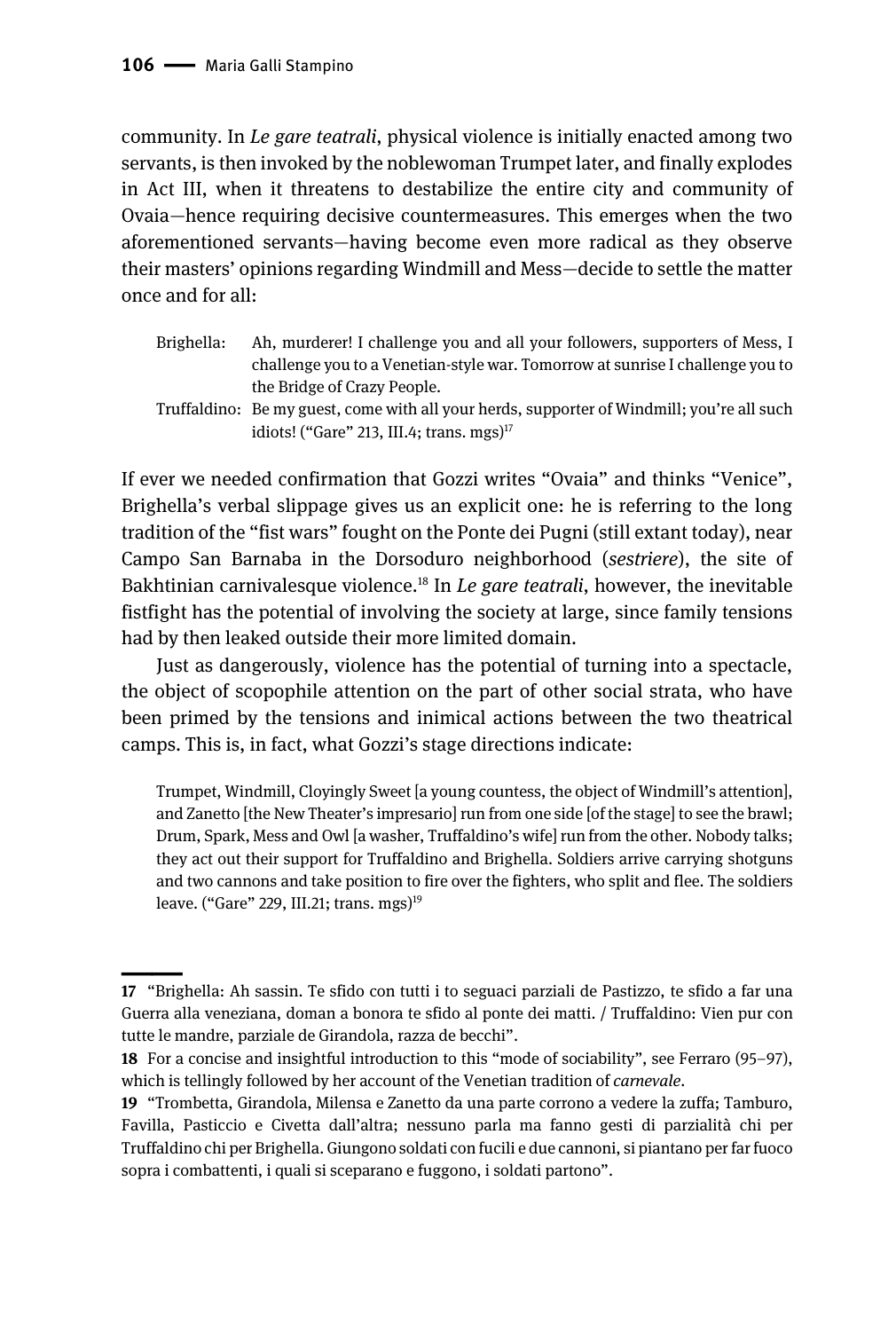Windmill's and Mess's plays have elicited such strong emotions and actions that the State needs to intervene directly: first with this show of force, and later with specific forms of legislation, as we shall presently see. Setting aside the fact that this scene would posit some difficulties to its staging, since it requires props and a large number of extras, Gozzi indicates that a certain type of theater encourages a dangerous drift from civic responsibility to personal and emotional responses, including within the upper strata of society—meaning, those on whom the State counts to maintain, and pass on, propriety, legality, community. The intratextual audience, presented here as involved, if from the periphery, in this violence, does not understand this danger. Gozzi's presentation is geared toward raising an awareness thereto in the extratextual audience.

 Why is it necessary, then, to have theater at all? Why use a play to lay bare the weaknesses and dangers of theater? This is the crucial paradox of *Le gare teatrali*, fully borne out in the two-part conclusion of the play. First, a decision is rendered and made known by a crier, accompanied by a companion, whose role it is to repeat what the crier states in a louder voice. In what follows, I have connected line fragments in order to compose a more readily comprehensible speech; in Gozzi's original script, each fragment is stated by the crier and repeated by his companion, and therefore amplified and emphasized:

Crier: With each passing day [...] we continue to uncover a notable, scandal-bearing, [...] ruinous change in the brains […] of our city's inhabitants, […] [we see] disputes, discord, […] and offenses to the reputation and the very lives of both sexes, [...] [we note] licentiousness and immoderation in habits, […] and from the countless multitude of complaints […] made to Justice […] we observe that the source of all disorder […] are the so-called character comedies […] by the authors Mess and Windmill […]. We maturely reflected on this […] and we decide and order what follows […]: All the comedies by the abovementioned authors […] are and will be forever suspended and prohibited […] from the theaters of this city of ours [...]. However, we do not want to take away [...] a moderate, innocent enjoyment from the population […] as well as profit from actors and impresarios […]; we allow the following comedies […] to be performed […]: *The Feast with the Great Statue* […]; *Arlecchino Pretend Prince* […]; *The Great Bernardo dal Carpio* […]; *The Glorious Labors of Hercules* […]; *Roland's Honorable Poverty* […]; *Pantalone's Thuggish Acts* […]; *Pantalone, Bankrupt Merchant* […]; *Pietro Barliario* […]; *Brighella's Characters* […]; and all scripted comedies […] written between 1630 [...] and 1690, included[.] ("Gare" 229-31, III.22; trans. mgs)<sup>20</sup>

<sup>||</sup>  **20** "Scoprendosi sempre più di giorno in giorno […] una notabile scandalosa […] esenziale [*sic*] alterazione nei cervelli […] degli abitanti di questa città nostra, […] nascere contese, discordie, offese […] alle riputazioni e alle vite dell'uno e dell'altro sesso, […] introdursi libertinaggio e smoderatezza nei costumi, […] e rillevandosi [*sic*] dalla innumerabile moltitudine di reclami […] fatti innanzi la Giustizia […] essere la fonte di tutti i disordini […] le nuove commedie dette di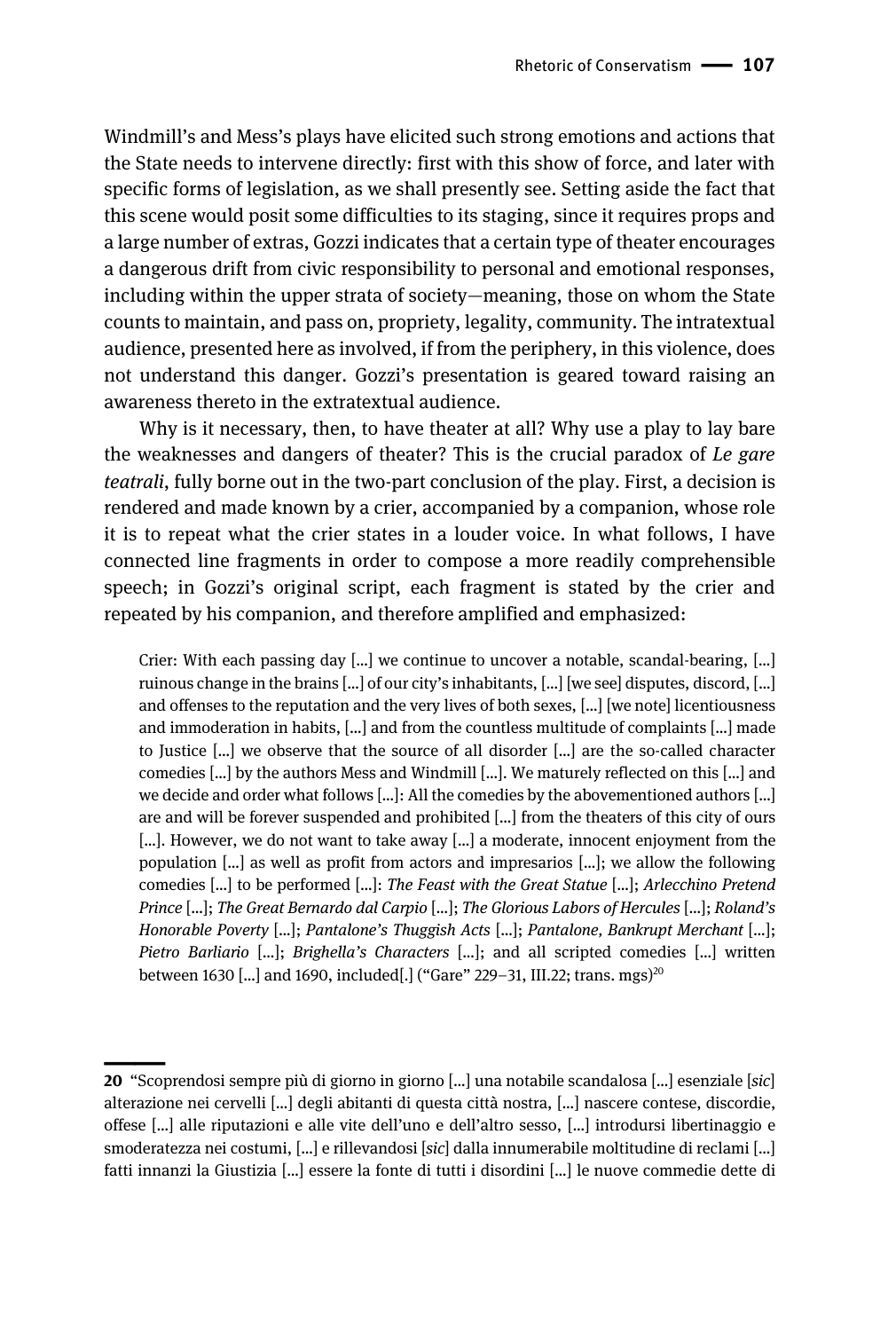These rhythmic repetitions extend and expand the effect of the proclamation for the intra- and extratextual audiences, insisting on the ruler's decision and tautologically instructing those in attendance (both on stage and off) about the seriousness of the situation and of the consequent decision. The problem, according to the (anonymous) ruler (or rulers) of Ovaia, is not theater *per se*, but the newfangled, character-based plays by the two 'recreant' writers. In fact, theater is necessary for the "enjoyment" of "the population" (the rhetorical function of *delectare*), and to support two professional groups: those who run theaters and those who perform there. In this, Gozzi's text is also profoundly Venetian, because (as mentioned above) the economy of performances was based on investments by noble and established merchant families, rather than on courtly or aristocratic sponsorship, as was the case in other Italian cities. Consistent with his choice to write a comedy that disparages and criticizes contemporary plays, Gozzi argues for a compromise: some playwrights are to be sacrificed for peace and harmony to prevail, and for theater to continue to take place. Central authority is needed for this, as well; for the second part of the play's conclusion (the extended last scene: III.26) is built around the actions of the Governor, an enlightened ruler, who imposes measures of reconciliation on previously split couples (both masters and servants), as well as on noblemen and women, who had quarreled, because they did not agree on whom to support. Moreover, he calls Windmill to his court; and exiles Mess, who, before exiting, utters the following line: "I'll find other companions and I'll go to Venice. Comedies, or death! I want to see if I'm capable of making the Venetians go crazy; my heart tells me I'll find my luck there" ("Gare" 238, III.26; trans. mgs).<sup>21</sup> Mess is

<sup>———</sup> carattere […] degl'autori Pasticcio e Girandola, […] fatto maturo riflesso […] deliberiamo e comandiamo come segue: […] che tutte le commedie dei suddetti autori [Pasticcio e Girandola] […] siano e s'intendano sospese e proibite […] per sempre dai teatri di questa città nostra. […] Non volendo però levare […] un moderato innocente divertimento alle persone […] né l'utile agl'impresari e comici […] permettiamo che siano recitate […] le commedie che seguono: […] *Il gran convitato di pietra,* […] *Arlecchino finto principe,* […] *Il gran Bernardo dal Carpio,* […] *Le gloriose imprese d'Ercole,* […] *L'onorata povertà di Rinaldo,* […] *Le bulate di Pantalone,* […] *Pantalone mercante fallito,* […] *Pietro Barleario,* […] *I personaggi di Brighella*, […] e tutte le commedie scritte […] dall'anno 1630 […] sino l'anno 1690, inclusive". Note the great, and seemingly random, variety among the titles of permitted comedies: several are clearly specimen of the *commedia dell'arte* tradition (those including Brighella, Arlecchino, and Pantalone); one is recognizably by Molière (*Dom Juan or le festin de Pierre*, first performed in 1655 and printed in 1682, typically translated in English as *Dom Juan or The Feast with the Statue*); others derive from Medieval epic (Bernardo dal Carpio and Roland) or legend (Pietro Barliario), and even Greco-Roman mythology is represented (Hercules).

**<sup>21</sup>** Pasticcio: "Mi procurerò altri compagni e anderò a Venezia. Vo' far commedie se crepassi.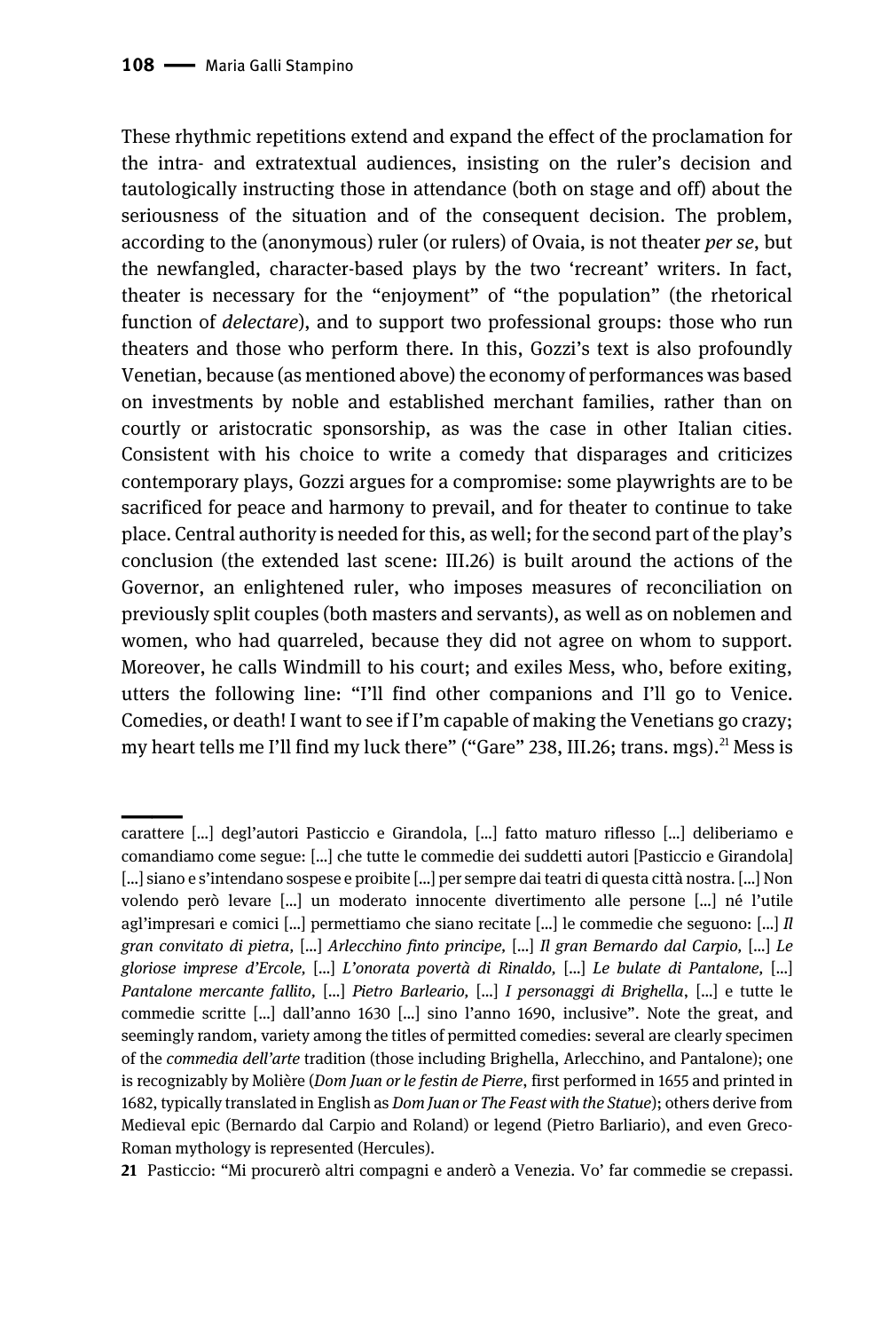presented as interested solely in effect, rhetorical fireworks, so to speak, without any concerns for content; he is a sophist, to use historico-rhetorical terms. Gozzi's edifying message for his city (the rhetorical function of *docere*) comes to the fore without any metaphorical disguise: what happened in fictional Ovaia is precisely what is happening in his beloved Venice.

 Even so, Gozzi's position is remote from those espoused in anti-theatrical writings on the part of post-Tridentine prelates, who were intent on vanquishing, or at least curbing, performances altogether, such as Cardinal Gabriele Paleotti, Cardinal Carlo Borromeo, and Bishop Carlo Bascapè.<sup>22</sup> In fact, his very text demonstrates the positive power of playacting, thus taking the opposite approach to stagecraft, when contrasted with other personalities and orders within the Catholic Church, ranging from the Devotions of the Forty Hours to the use of performances with pedagogical and spiritual goals by the Jesuits.<sup>23</sup> The intended audience for *Le gare teatrali* would be awakened to the dangers their city (Venice) was facing, due to the markedly exaggerated attention paid to theaters, playwrights, and actorial troupes. If we wanted to categorize Gozzi in rhetorical and ideological terms, he utilizes Aristotelian categories and aligns with the Platonic Socrates' stance against the sophists qua (solely) interested in effects for the sake of effects and personal gain. More specifically, his unperformed play puts at its center the community, as well as dangers to it, while referring both to its nucleus (the family), and to its political expression (the Governor). In this it falls squarely within the parameters of the epideictic, whose goal is to praise or blame a person or an action. Let us recall Aristotle's definition of noble actions, worthy of praise:

Those things of which the reward is honour are noble; also those which are done for honour rather than money. Also, those desirable things which a man does not do for his own sake; things which are absolutely good, which a man has done for the sake of his country, while neglecting his own interests; things which are naturally good; and not such as are good for the individual, since such things are inspired by selfish motives. (*'Art' of Rhetoric* 95, I.ix.16–17, 1366b)

<sup>————</sup> Vo' vedere se so far impazzire i Veneziani; il cuore mi dice che farò fortuna".

**<sup>22</sup>** These texts, and more, are gathered in Ferdinando Taviani's *La commedia dell'arte e la società barocca. La fascinazione del teatro*—an indispensable source for any research concerning performances during the period from the sixteenth to the eighteenth century in Italy.

**<sup>23</sup>** The best introduction to the topic is Bjurström. According to *The Catholic Encyclopedia*, such devotions started in Milan in 1537 ("Forty Hours' Devotion"), only eight years before the earliest extant document related to the *commedia dell'arte*.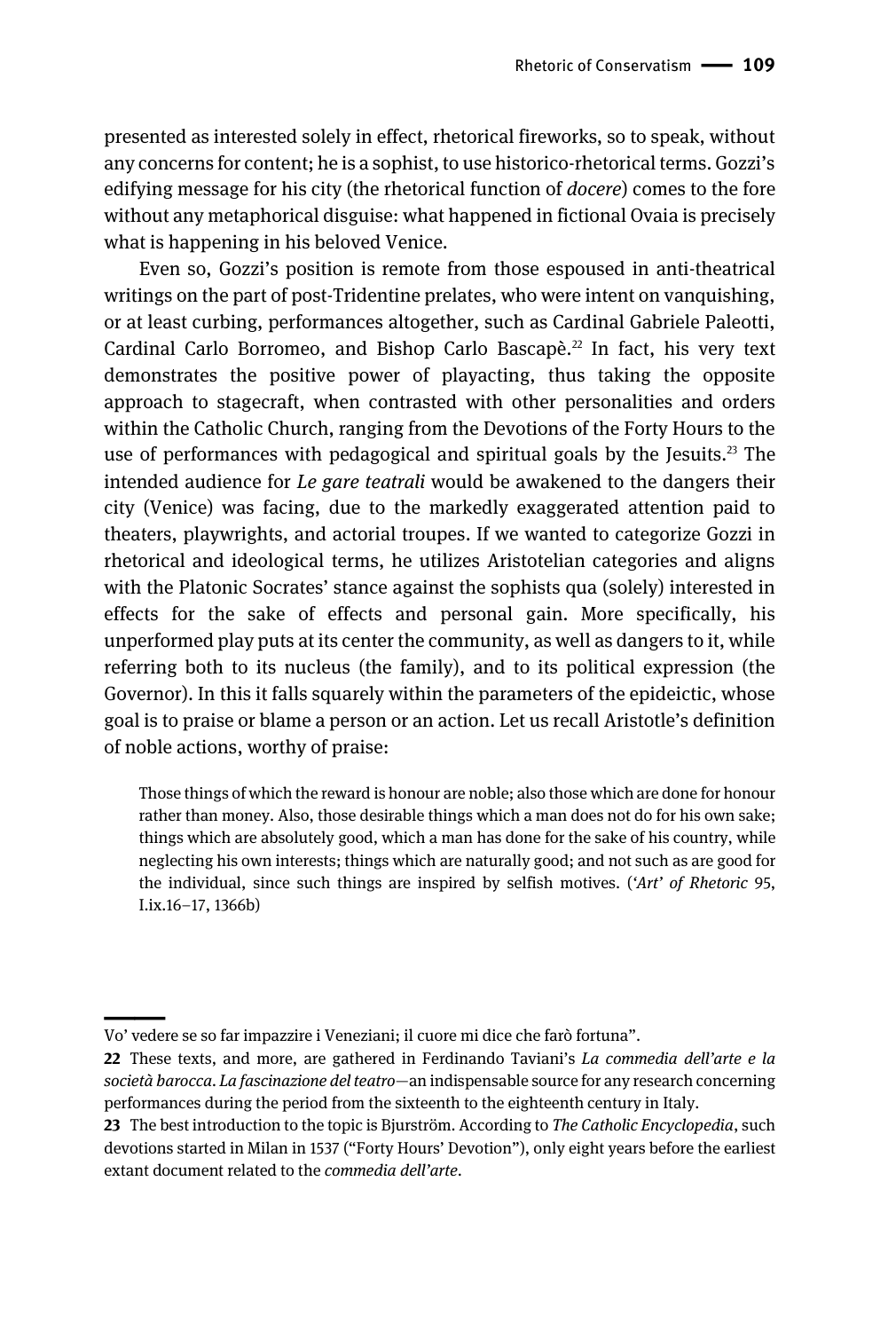Throughout the play, Mess' actions are singled out as being on the opposite end of the spectrum: all he does is for his own material advancement, in a selfish, non-communal manner. Money is a preoccupation of his from the first time he is on stage: when the character Dottore, a printer, asks him to let him publish his plays, he callously replies: "well, my companion, you won't swindle me like you swindle other learned men […] It'll cost you zecchins!" ("Gare" 137, I.5; trans. mgs).<sup>24</sup> Earlier in this scene, Mess had listed the many jobs he had had before playwriting: "I don't want to tell you how many professions I tried my hand at *making a living*, and I was unhappy in all of them" ("Gare" 136, I.5; trans. mgs; emph. added).<sup>25</sup> Gozzi presents this character as having turned to this job for no other goal than making money.

 To ensure that this element fully emerges—and even for a potentially distracted audience member—Gozzi includes a self-referential element in Act II, when Zanetto receives from Narrow Mind a mysterious script, entitled *Le gare teatrali*, which he "received yesterday from Peru":

Zanetto: Who is its author, my dear marquis? Narrow Mind: I cannot tell you. I will only tell you that it was written as a pastime in fifteen evenings, at a small table in a café among laughter, chatter, and the noise of cups banging against each other. You can imagine the type of comedy that it can be! Its style is poor, its scenes disconnected, some characters superfluous, some set changes almost impossible […] everything that the author's fancy suggested is in it […]. I will give it to you as a gift […]. You ought to forget the idea that Mess and Windmill, those poets, inspired in you, and believe that there are poets that write purely for their own enjoyment. ("Gare" 191-192, II.18; trans. mgs) $^{26}$ 

This is a reference, indeed the only one, to the play we are reading, containing the self-deprecating assessment that it is a somewhat disjointed trifle, written solely for the pleasure and enjoyment of doing so. This, of course, radically sets

<sup>||</sup>  **24** "Eh compar mio, non la farete mica a me come agl'altri uomini dotti; vorran esser cecchini". **25** "Non voglio dirvi poi a quante professioni m'appigliai per vivere e in tutte me la passai infelicemente".

**<sup>26</sup>** "M'è capitata dal Perù una commedia ieri"; "Zanetto: Chi e l'autor, caro sior marchese? / Barbino: Non posso dirvelo. Vi dirò solo che fu composta per passatempo in quindici sere a una pezzuolo la sera in un caffé fra le risa, il ciarlare e l'urtarsi assieme de' scodellini, figuratevi la commedia ch'ella può essere. Stile cattivo, scene slegate, superfluità di personaggi, mutazioni quasi impossibili di scene e tutto ciò che suggerì il capriccio v'è dentro […]. Io ve ne so fare un regallo [*sic*] […]. Bisogna poi alcuna volta dimenticarsi l'idea de' poeti che v'hanno ispirato, Pasticcio e Girandola, e credere che vi sieno poeti che per divertimento puramente compongano".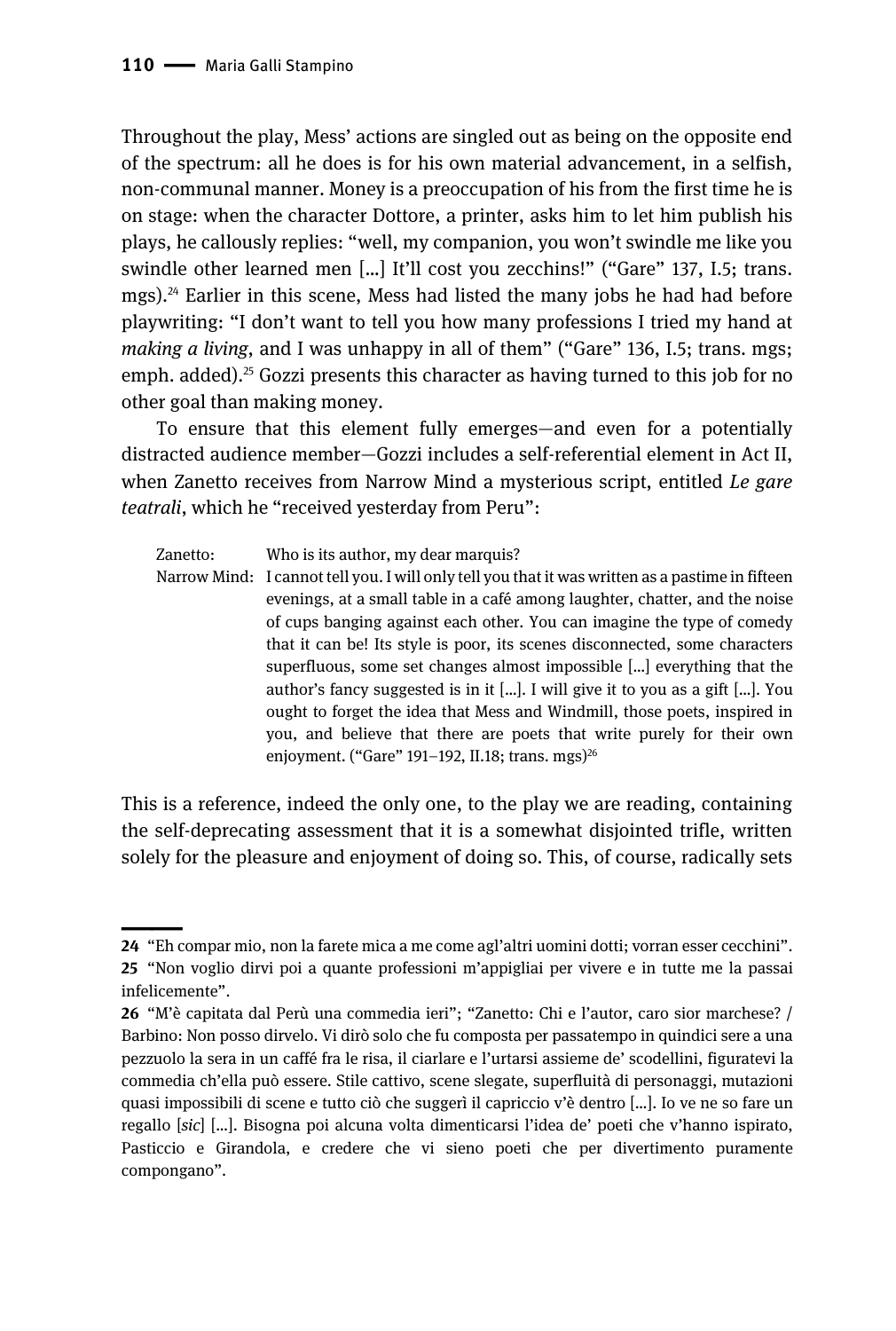apart Gozzi—the play's unmentioned author (who, until then, was not known as a playwright)—from Mess and Windmill: he does not need to make money from his work. If intratextually this play is presented as a trifle, as *delectare*-driven for its author, extratextually it embodies the *docere* that a conservative writer such as Gozzi wants to convey. The juxtaposition he sets up with his two adversaries is far more profound than simply that between 'old' and 'new' ways of writing plays; it has to do with 'noble' or 'monetarily disinterested' work, in opposition to the mercenary nature of Mess' and Windmill's; consequently, it is carried out for the betterment of his community, out of a sense of "moral and social responsibility" (to echo Vickers), rather than for pecuniary self-interest, or the desire to acquire fame (which can then be monetarized). This probably points to the ultimate reason for a lack of attribution of *Le gare teatrali* to Gozzi within the play's script: anything else might seem venal or selfish.

 In the end, Gozzi's unperformed play shows that his conservatism is cultural, social, and political. Why sap the fundamental traits and organization of playacting, a successful and useful enterprise? Why allow playwrights keen on success and self-advancement to have access to this profession, which should rightly be a pastime for noblemen (and women, as Luisa Bergalli was doing at the time), disinterested in money or fame? Why rattle Venice's political structure and provoke it to strong, military responses? No improvement to theater, no element of self-interest overrides the balanced, harmonious Venetian *status quo*—Gozzi seems to argue. His *epideixis* glorifies Venice, while simultaneously denigrating those who want to revolutionize its playwriting and performance styles.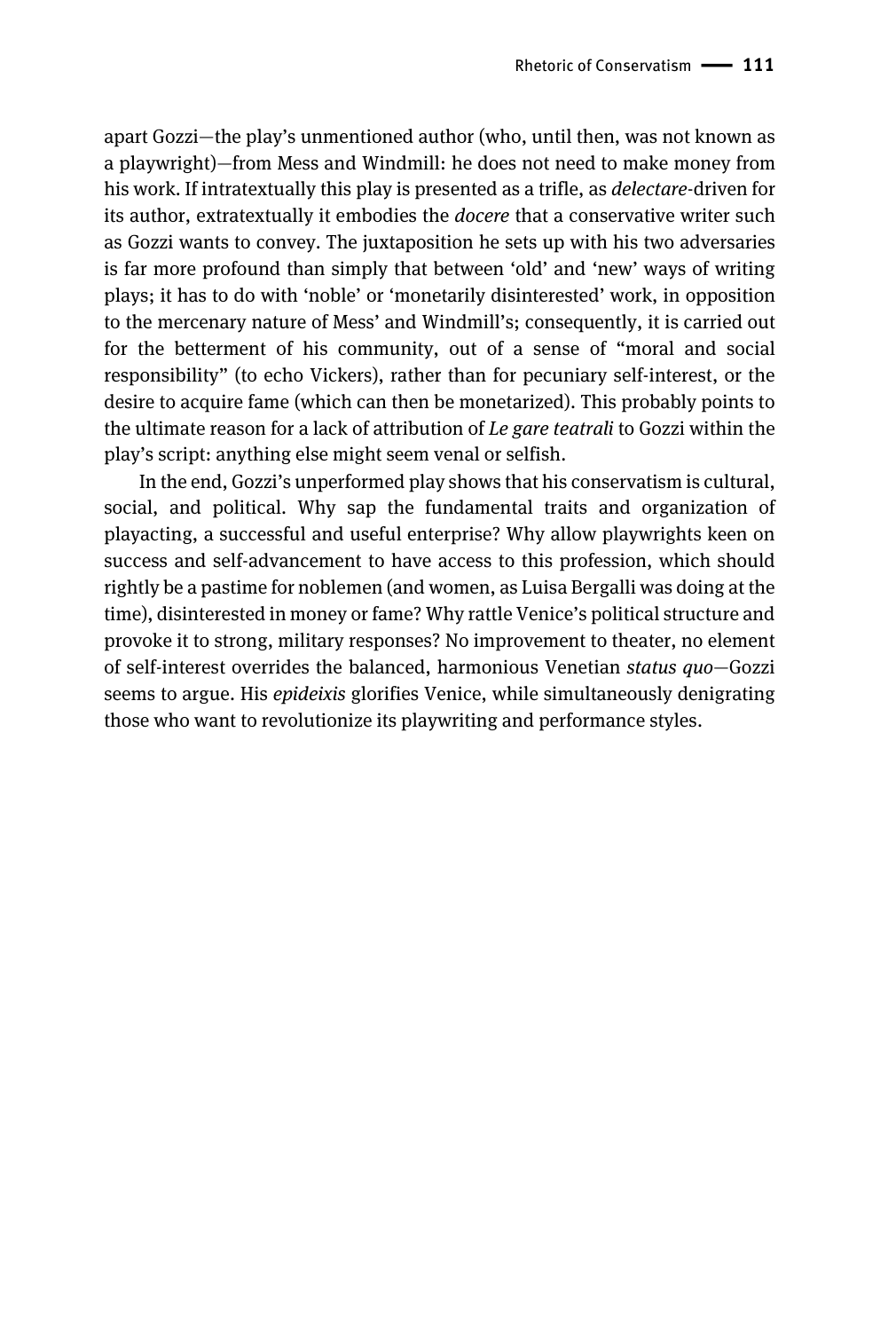# **Bibliography**

#### **Primary Literature**

Aristotle. *The 'Art' of Rhetoric*. Trans. J. H. Freese. Cambridge, MA: Harvard UP, 1926. Print. Goldoni, Carlo. *Mémoires de M. Goldoni, pour servir à l'histoire de sa vie, et à celle de son théâtre*. 3 vols. Paris: Chez la veuve Duchesne, 1787. Print.

- Gozzi, Carlo. "Le gare teatrali". *Commedie in commedia: Le gare teatrali. Le convulsioni. La cena mal apparecchiata*. Eds. Fabio Soldini and Piermario Vescovo. Venice: Marsilio, 2011. 121–240. Print.
- —. *Opere del Co. Carlo Gozzi*. Tomo IV. Venice: Colombani, 1772. Print.

### **Secondary Literature**

- Beniscelli, Alberto. "Gozzi, Carlo". *Dizionario biografico degli Italiani*. Vol. 58. Rome: Istituto della Enciclopedia Italiana. 2002. 240–247. Print.
- Bjurström, Per. "Baroque Theatre and the Jesuits". *Baroque Art: The Jesuit Contribution.* Eds. Rudolph Wittkower and Irma B. Jaffe. New York, NY: Fordham UP, 1972. 99–110. Print.
- Corneilson, Paul et al. "Weber". *Grove Music Online*. *Oxford Music Online*. Oxford UP. Nov 2, 2016. http://www.oxfordmusiconline.com/subscriber/article/grove/music/40313pg9.
- Crouzet-Pavan, Elisabeth. *Venice Triumphant. The Horizons of a Myth.* Baltimore, MD: Johns Hopkins UP, 2002. Print.
- Ferraro, Joanne M. *Venice. History of the Floating City*. Cambridge: Cambridge UP. 2012. Print.
- "Forty Hours' Devotion". *The Catholic Encyclopedia*. Nov 2, 2016. http://www.newadvent.org /cathen/06151a.htm.
- "Gozzi, Carlo". *Enciclopedia italiana*. Nov 2, 2016. http://www.treccani.it/enciclopedia/carlogozzi\_(Enciclopedia-Italiana)/.
- "Carlo, Conte Gozzi". *Britannica Academic*, *Encyclopædia Britannica*. Nov 2, 2016. http://academic.eb.com/levels/collegiate/article/37561.
- Jordan, Peter. *The Venetian Origins of the Commedia dell'Arte*. Abingdon, UK: Routledge, 2014. Print.
- Katritzky, M.A. *The Art of Commedia. A Study in the Commedia dell'Arte 1560-1620 with Special Reference to the Visual Record*. Amsterdam: Rodopi, 2006. Print.
- Kerr, Rosalind. *The Rise of the Diva on the Sixteenth-Century Commedia dell'arte Stage*. Toronto: U of Toronto P, 2015. Print.
- Korneeva, Tatiana. "Il pubblico teatrale nel *Genio buone e il genio cattivo* di Carlo Goldoni". *Italian Studies* 70 (2015): 92–115. Print.
- Rosand, David. *Myths of Venice. The Figuration of a State*. Chapel Hill: U of North Carolina P, 2001. Print.
- Soldini, Fabio. "Introduzione I: *Le gare teatrali*". Carlo Gozzi. *Commedie in commedia: Le gare teatrali. Le convulsioni. La cena mal apparecchiata*. Eds. Fabio Soldini and Piermario Vescovo. Venice: Marsilio, 2011. 9–51. Print.
- Taviani, Ferdinando. *La commedia dell'arte e la società barocca. La fascinazione del teatro*. Rome: Bulzoni, 1969. Print.